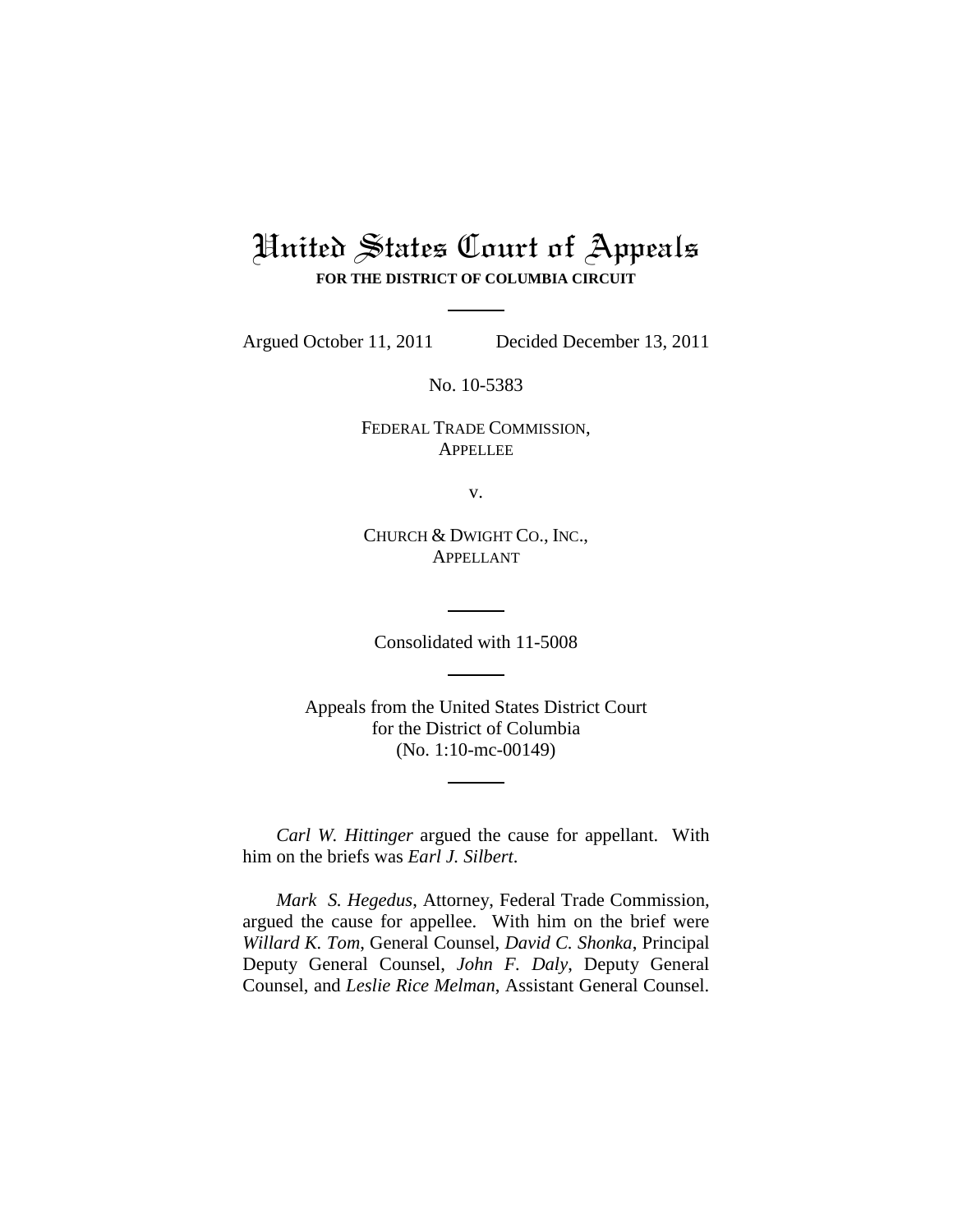*R. Craig Lawrence*, Assistant U.S. Attorney, entered an appearance.

Before: SENTELLE, *Chief Judge*, GINSBURG, [\\*](#page-1-0) *Circuit Judge*, and WILLIAMS, *Senior Circuit Judge*.

#### Opinion for the Court filed by *Circuit Judge* GINSBURG.

GINSBURG, *Circuit Judge*: Church and Dwight Co., Inc., the leading manufacturer of condoms in the United States, appeals an order of the district court enforcing a subpoena and an accompanying civil investigative demand (CID) issued by the Federal Trade Commission insofar as the FTC would require it to produce information related to its sales of products other than condoms. Church & Dwight contends such information is not reasonably relevant to the Commission's investigation into its potentially monopolistic practices in the market for condoms. Because the Commission's inquiry lawfully extends to the possibility Church & Dwight is engaged in the exclusionary bundling of rebates to retailers that sell condoms and other Church & Dwight products, we hold the district court did not err in finding that the information on products other than condoms was reasonably relevant to the Commission's investigation. Accordingly, we affirm the order enforcing the subpoena and the CID against Church & Dwight as issued.

#### I. Background

Church & Dwight sells condoms primarily under its Trojan brand name. According to the Commission, the Company accounts for "at least 70%" of the latex condoms

<span id="page-1-0"></span> <sup>\*</sup> As of the date the opinion was published, Judge Ginsburg had taken senior status.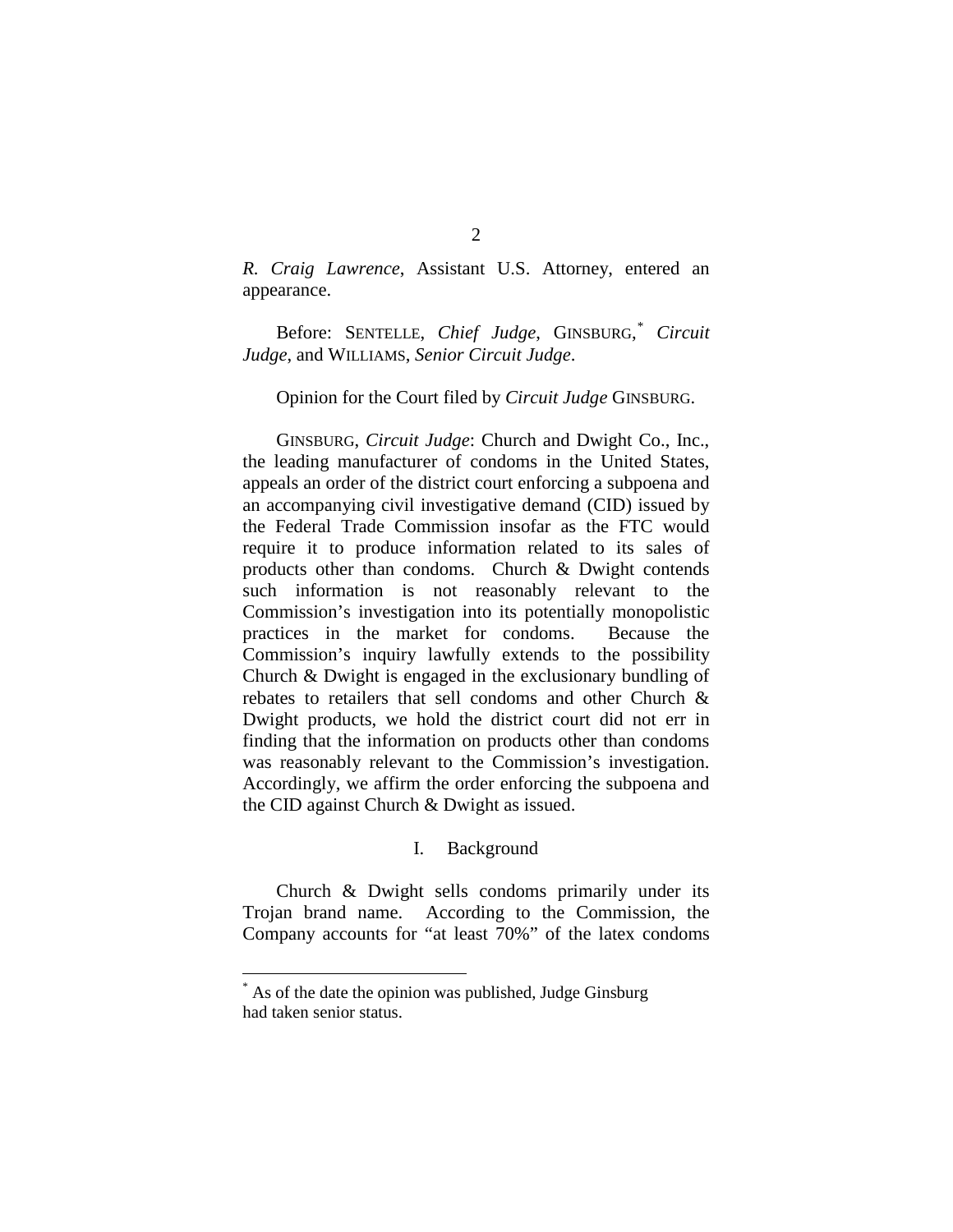sold in the United States.<sup>[\\*](#page-2-0)</sup> In order to market its condoms, Church & Dwight offers retailers a discount based upon the amount of shelf space they devote to its condoms. Church & Dwight also sells a variety of other products, including such consumer products as cat litter and toothpaste.

In June 2009 the Commission issued a "Resolution Authorizing Use of Compulsory Process in a Nonpublic Investigation" in order to determine whether Church & Dwight

> has attempted to acquire, acquired, or maintained a monopoly in the distribution or sale of condoms in the United States, or in any part of that commerce, through potentially exclusionary practices including, but not limited to, conditioning discounts or rebates to retailers on the percentage of shelf or display space dedicated to Trojan brand condoms and other products distributed or sold by Church & Dwight, in violation of Section 5 of the Federal Trade Commission Act ....

Pursuant to the Resolution, the Commission issued a subpoena duces tecum seeking, among other things, production of documents related to Church & Dwight's sales and distribution of condoms in the United States and Canada. At the same time the Commission issued a CID seeking information about cost, pricing, production, and sales of the Company's condoms in the United States and Canada.

<span id="page-2-0"></span> <sup>\*</sup> Although its inquiry into the market for condoms is not limited to the latex variety of the product, the Commission has not provided an estimate of Church & Dwight's share of a market that includes both latex and non-latex condoms.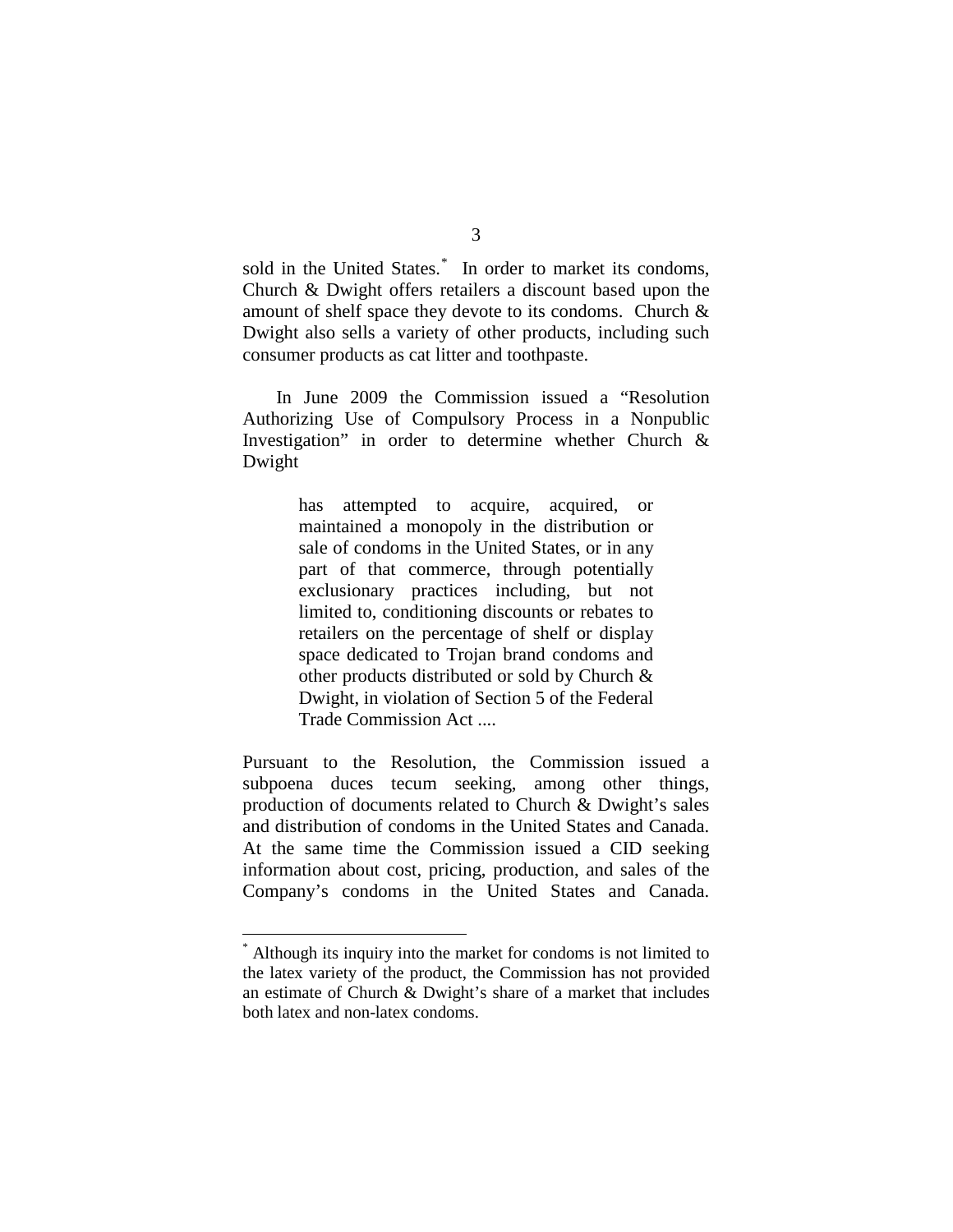Although the Commission did not explicitly request information on products other than condoms, Specification R of the subpoena provides: "All Documents responsive to this request ... shall be produced in complete form, unredacted unless privileged ...."

Church & Dwight turned over to the Commission documents and data sets relating to its condom business with the information on other products redacted. Church & Dwight petitioned the Commission either to limit or to quash the subpoena and the CID. The Commission denied that request and petitioned the district court to enforce the subpoena and the CID.

In the district court, Church & Dwight argued, "Properly read, the FTC's Resolution's language concerning 'Trojan brand condoms and other products distributed or sold by Church & Dwight' does not include irrelevant non-condom products such as toothpaste, cat litter, baking soda and detergents." The district court, finding the information on products other than condoms in documents with information pertaining to condoms was "reasonably relevant" to the Commission's investigation and the request was not "unduly burdensome," granted the petition for enforcement.

# II. Analysis

Church & Dwight appeals the district court's order insofar as the subpoena and the CID relate to its products other than condoms. The Company first contends the district court departed from the legal standard prescribed in precedent because it (1) did not interpret the scope of the Resolution, (2) did not identify the materials sought in the subpoena and the CID, and (3) required that the materials sought in the subpoena and the CID be only plausibly, rather than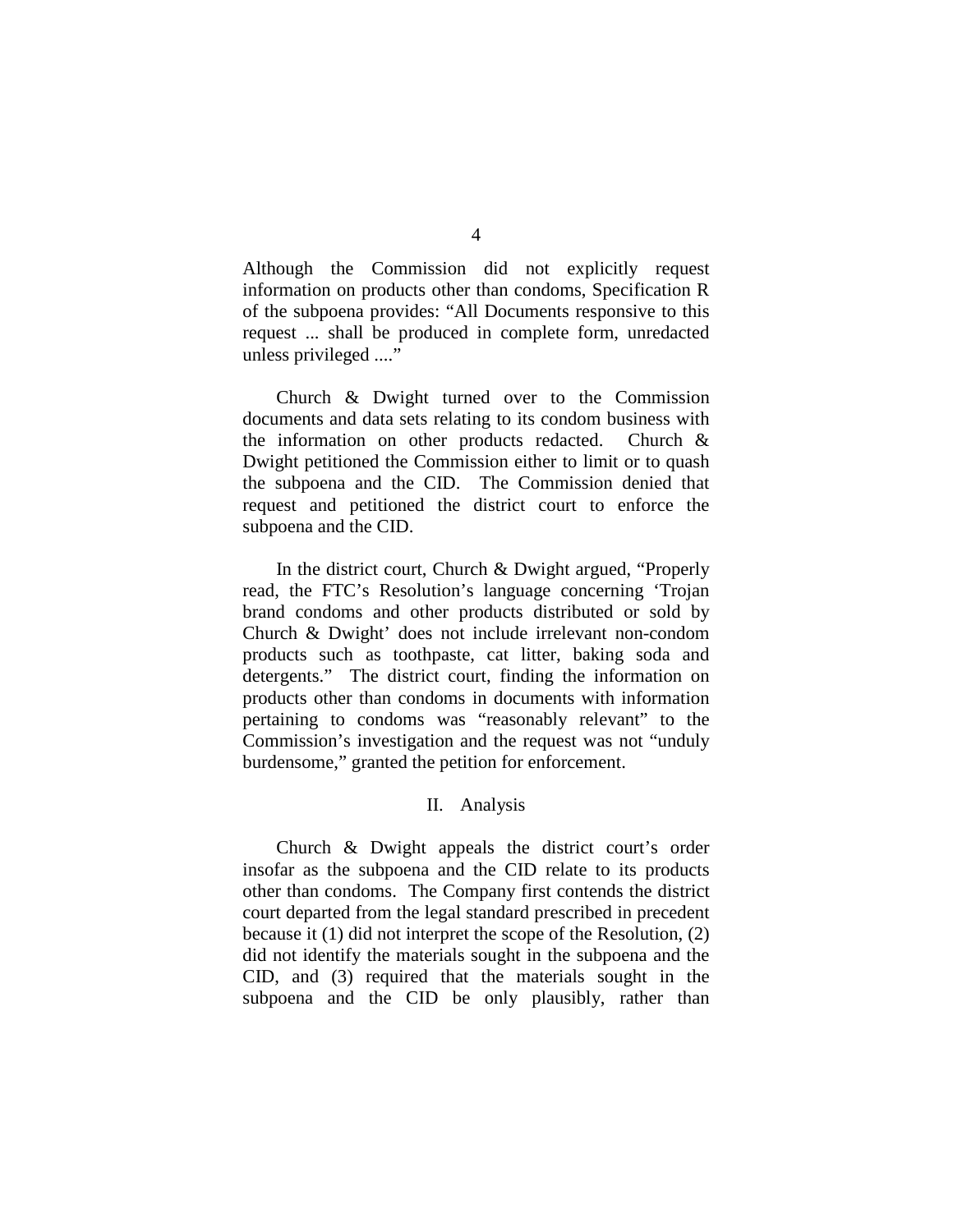reasonably, relevant to the Commission's investigation. It also argues that, even if the district court applied the correct legal standard, the court clearly erred when it found the disputed materials were in fact reasonably relevant to the investigation.

A. Standards of Review

Whether the district court applied the correct standard in deciding an investigative subpoena should be enforced is a question of law, which we decide de novo. *See U.S. Int'l Trade Comm'n v. ASAT, Inc.*, 411 F.3d 245, 253 (D.C. Cir. 2005); *FTC v. Texaco*, 555 F.2d 862, 876 n.29 (D.C. Cir. 1977) (en banc). We review the district court's determination of relevance, a question of fact, only for clear error. *See FTC v. Invention Submission Corp.*, 965 F.2d 1086, 1089 (D.C. Cir. 1992).

In the last-cited case we explained "a district court must enforce a federal agency's investigative subpoena if the information sought is 'reasonably relevant'—or, put differently, 'not plainly incompetent or irrelevant to any lawful purpose of the [agency]'—and not 'unduly burdensome' to produce." 965 F.2d at 1089 (brackets in original) (internal citations omitted) (quoting *Texaco*, 555 F.2d at 872**,** 873 n.23, 881). We also reiterated a longestablished point quite pertinent to the dispute here: "[T]he validity of Commission subpoenas is to be measured against the purposes stated in the resolution ...." 965 F.2d at 1092 (quoting *FTC v. Carter*, 636 F.2d 781, 789 (D.C. Cir. 1980)).

B. Scope of the Resolution

The main dispute in this case is whether the Commission's inquiry, as defined by the Resolution, extends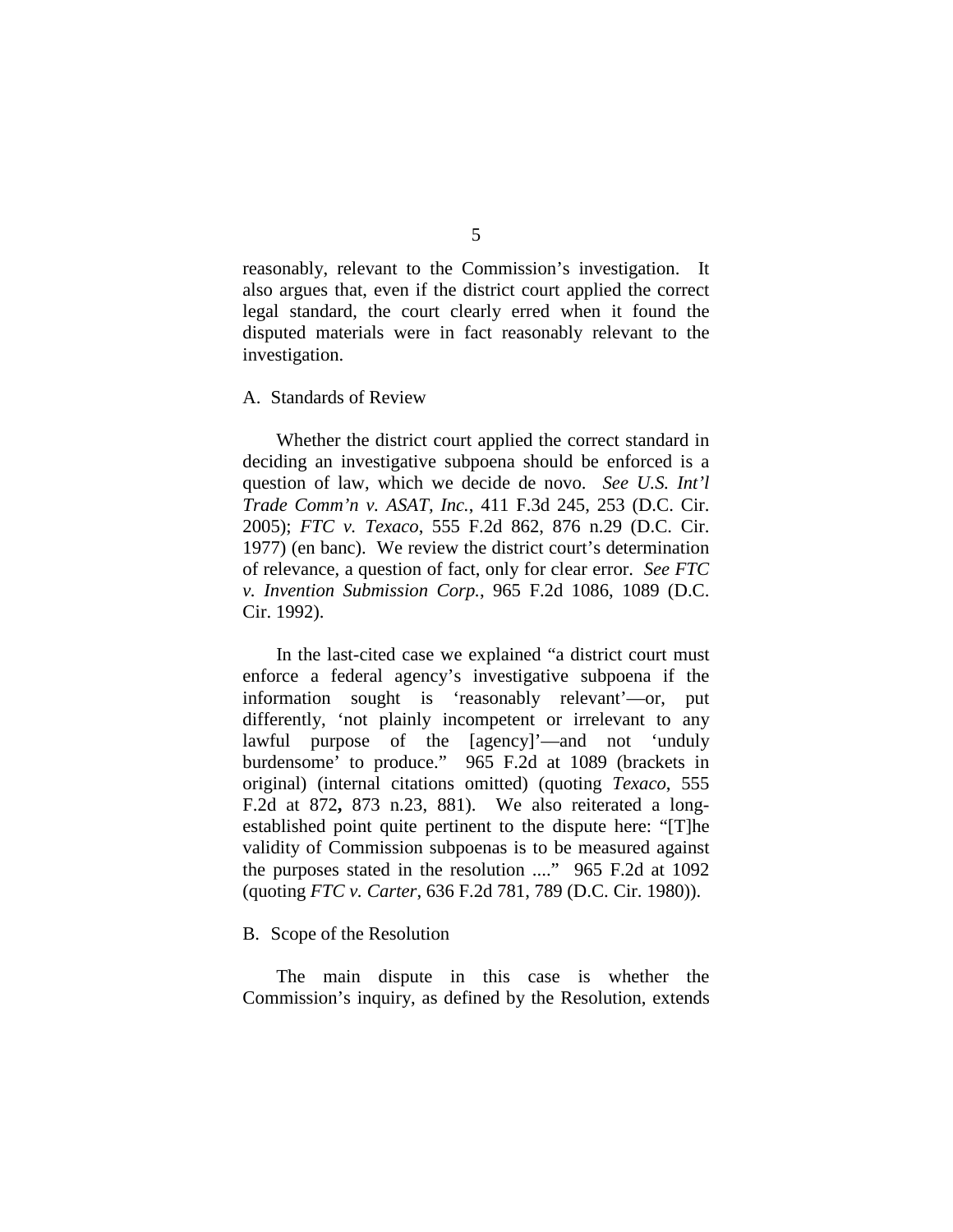to Church & Dwight's products other than condoms. The Resolution indicates the Commission is investigating various of Church & Dwight's practices, including its "conditioning [of] discounts or rebates to retailers on the percentage of shelf or display space dedicated to Trojan brand condoms and other products ...." Despite the seemingly unqualified reach of the phrase "and other products," the Company argues we should interpret it narrowly to mean "and other [condom] products." For its part, the Commission maintains the Resolution comprehends an investigation into Church & Dwight's possible bundling of rebates based upon the retailer's sales of both its condoms and its other products. Under the Commission's interpretation, the information concerning products other than condoms is unquestionably relevant to its investigation, and the district court was correct to enforce the subpoena and the CID.

As an initial matter, Church & Dwight is incorrect in claiming the district court "failed to interpret" the Resolution; the district court simply interpreted the Resolution as being more broad than Church & Dwight had argued. The question properly before us is whether the district court correctly interpreted the Resolution to include an inquiry that implicated Church & Dwight products other than condoms.

Contrary to the Company's urging, we defer to the Commission's interpretation of its own Resolution. *Cf. FTC v. Ken Roberts Co.*, 276 F.3d 583, 586 (D.C. Cir. 2001) ("courts of appeals have consistently deferred to agency determinations of their own investigative authority"); *EEOC v. Lutheran Social Servs.*, 186 F.3d 959, 965 (D.C. Cir. 1999) ("agency's interpretation of relevance of subpoena deserves deference because the scope of the investigation is very much dependent on the agency's interpretation and administration of its authorizing substantive legislation" (internal quotation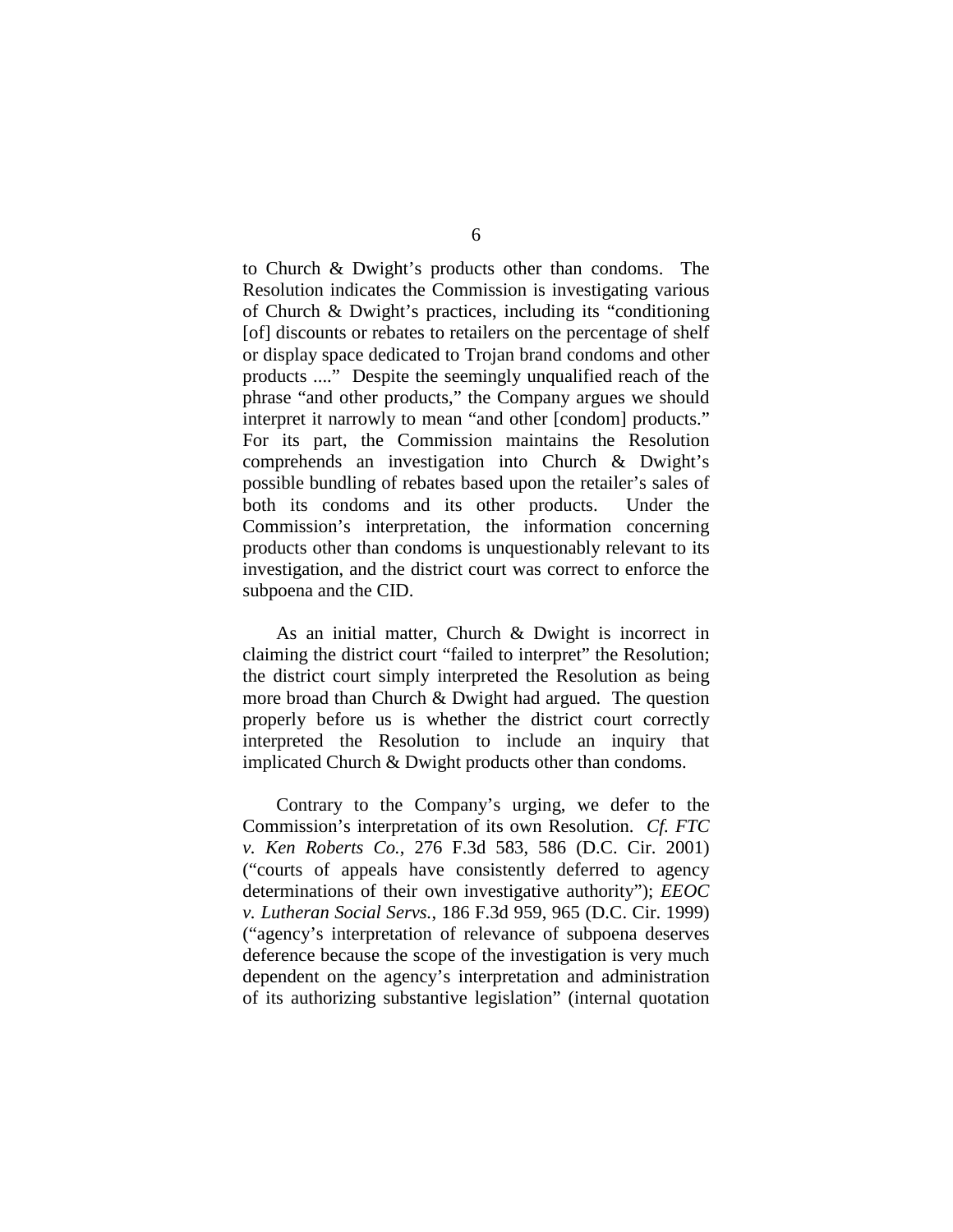marks, alterations, and citation omitted)). So long as the material the Commission seeks is "relevant to the *investigation*—the boundary of which may be defined quite generally," *Invention Submission*, 965 F.2d at 1090, *see also Texaco*, 555 F.2d at 874 n.26 ("resolutions of [a broad] sort are not uncommon in the investigative process"), the district court must enforce the agency's demand.

The Commission maintains its Resolution contemplates an investigation into the possibility Church & Dwight is engaged in exclusionary practices in which products other than condoms may play a role. Such practices include bundling discounts, as in *LePage's Inc. v. 3M*, 324 F.3d 141 (3d Cir. 2003) (en banc), and tying sales, as in *Eastman Kodak Co. v. Image Technical Services, Inc.*, 504 U.S. 451 (1992). Church & Dwight replies that, because the initial clause of the Resolution authorizes an investigation into illegal monopolization "in the distribution or sale of condoms ... through potentially exclusionary practices including, but not limited to, [shelf-space discounts] on Trojan brand condoms and other products," the last two words must refer only to Church & Dwight's condom brands other than Trojan. There is, however, a reasonable interpretation of the Resolution that is less narrow than the one Church & Dwight favors. Although we will not interpret the scope of the Resolution so broadly as to enable the agency to investigate a matter beyond the reach of the laws it enforces, *see Invention Submission Corp.*, 965 F.2d at 1089, we note that an inquiry into the bundling of rebates on condoms and other types of products with the purpose of sustaining market power in the market for condoms is arguably within the condemnation of the Sherman Act as the Third Circuit construed it in *LePage's*, 324 F.3d at 154**–**57 (concluding 3M's practice of bundling rebates for multiple products in order to maintain its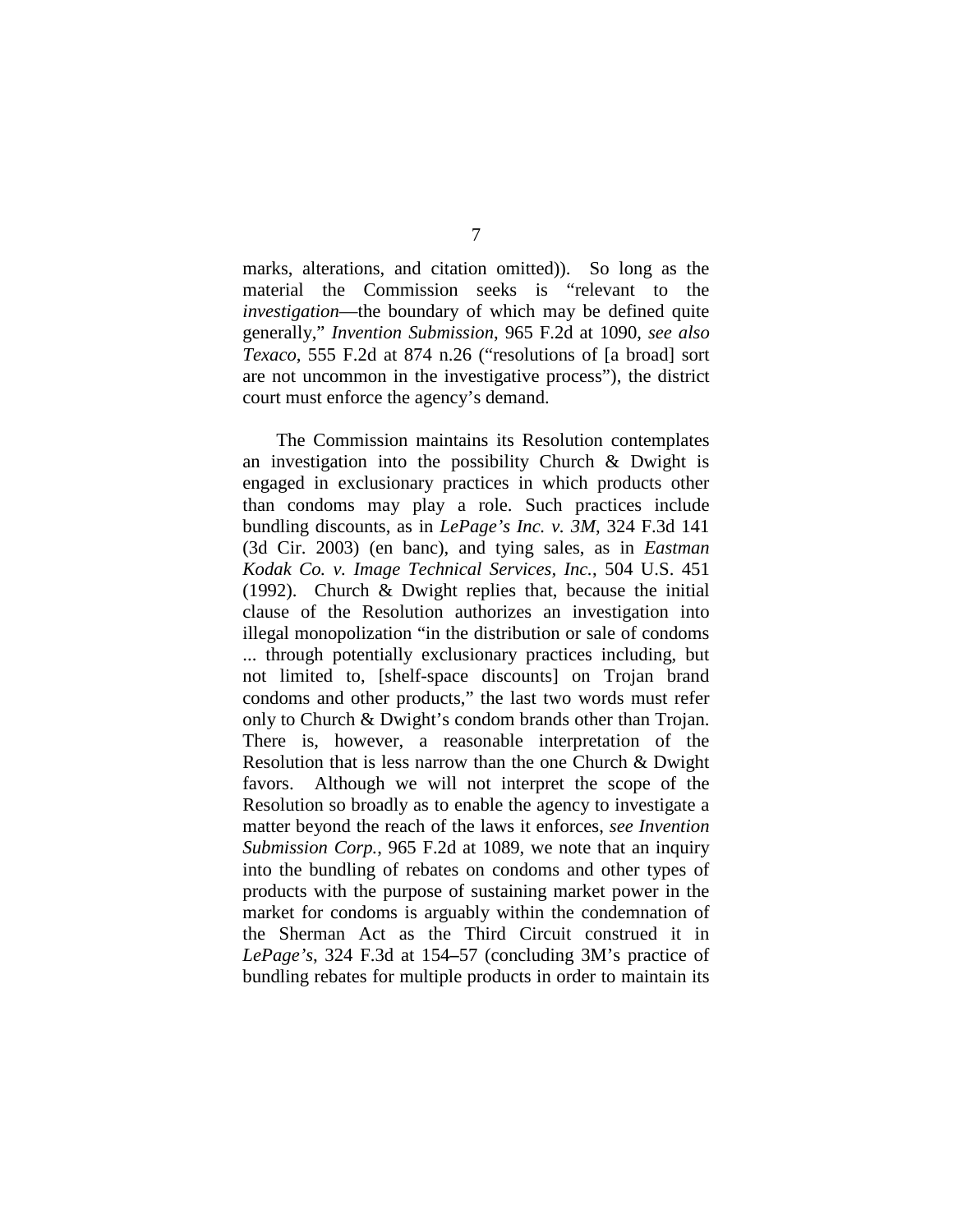monopoly in one of them was an exclusionary practice in violation of  $\S 2$  of the Sherman Act).

Church & Dwight suggests we should reject this interpretation of the Resolution because the Commission's subpoena and CID are too narrowly focused to support a case premised upon a theory of bundling that includes products other than condoms. The Company reasons the Commission, had it wanted to pursue such a theory, would have requested information on products other than condoms even when that information appears in documents that contain no information on condoms. This argument fails because we do not require the Commission to seek in one document request all the information it might need in order successfully to establish a violation at trial.

*LePage's* is of course not the law of this circuit, and it has been roundly criticized, *see, e.g.,* Antitrust Modernization Comm'n, *Report and Recommendations* 94 (2007) ("The lack of clear standards regarding bundling, as reflected in *LePage's v. 3M*, may discourage conduct that is procompetitive or competitively neutral and thus may actually harm consumer welfare"); Bruce H. Kobayashi, *The Law and Economics of Predatory Pricing*, *in* ANTITRUST LAW AND ECONOMICS 116, 148 (Keith N. Hylton ed., 2009) ("The

<span id="page-7-0"></span>The Commission's contention its Resolution also comprehends an investigation into potential tying is less than persuasive. In a tying case, the plaintiff must allege the defendant company used market power in the tying product to gain market power in the tied product. *See Eastman Kodak*, 504 U.S. at 464 & n.9. Here, however, the Commission indicated in its Resolution it is investigating only the acquisition or maintenance of a monopoly in the condom market; that is the only product market in which the FTC has alleged Church & Dwight has market power, and the Commission has not identified any potentially tied product.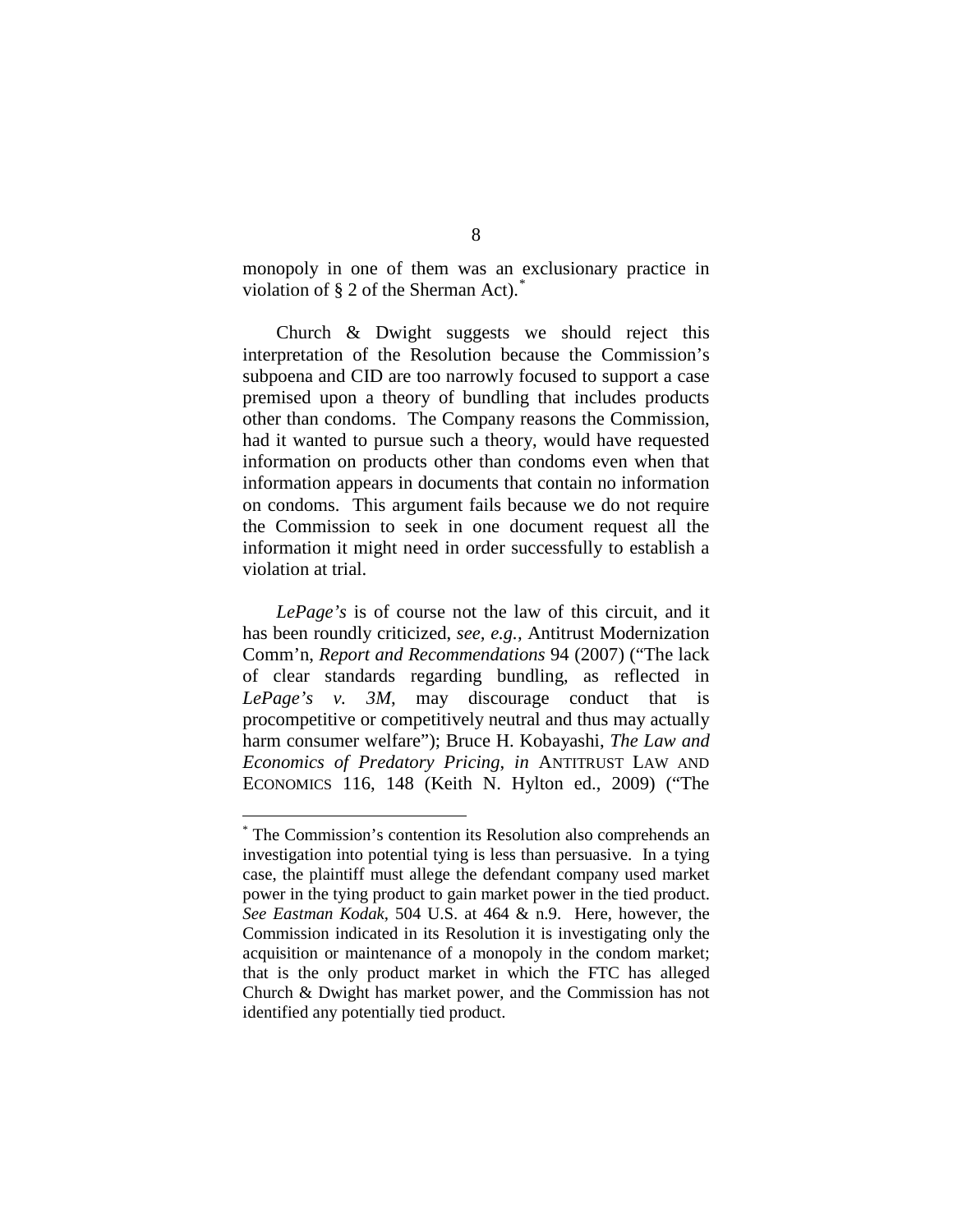potential for liability will result in [firms with sufficient market power and multiple product lines] being deterred from using bundling that would have led to reduced prices for consumers and higher welfare"); Richard A. Epstein, *Monopoly Dominance or Level Playing Field? The New Antitrust Paradox*, 72 U. CHI. L. REV. 49, 71 (2005) ("highly unlikely that 3M would tailor practices that cover six of its departments solely because of the effects that it would have on" the one product market in which it competed with LePage's); Daniel L. Rubinfeld, *3M's Bundled Rebates: An Economic Perspective*, 72 U. CHI. L. REV. 243, 254**–**56, 262**–** 64 (2005) (by not following test for predatory conduct from *Brooke Group Ltd. v. Brown & Williamson Tobacco Corp.*, 509 U.S. 209 (1993), or some similar standard for predatory conduct, *LePage's* condemns behavior that does not obviously reduce, and may even promote, consumer welfare). We need not, however, pass upon the merits of the rule in *LePage's* in order to resolve this case.

Because *LePage's* is the law in the Third Circuit, and because Church & Dwight sells both condoms and other consumer products within the Third Circuit, the Commission may lawfully investigate whether the Company's practices would constitute a violation of the law in that circuit. Although this court might someday reach a different resolution of the issue presented in *LePage's*, "a subpoena enforcement action is [generally] not the proper forum in which to litigate disagreements over an agency's authority to pursue an investigation. Unless it is patently clear that an agency lacks the jurisdiction that it seeks to assert, an investigative subpoena will be enforced." *Ken Roberts*, 276 F.3d at 584. We hold, therefore, the Resolution lawfully encompasses an investigation into whether Church & Dwight has bundled discounts for condoms and other products in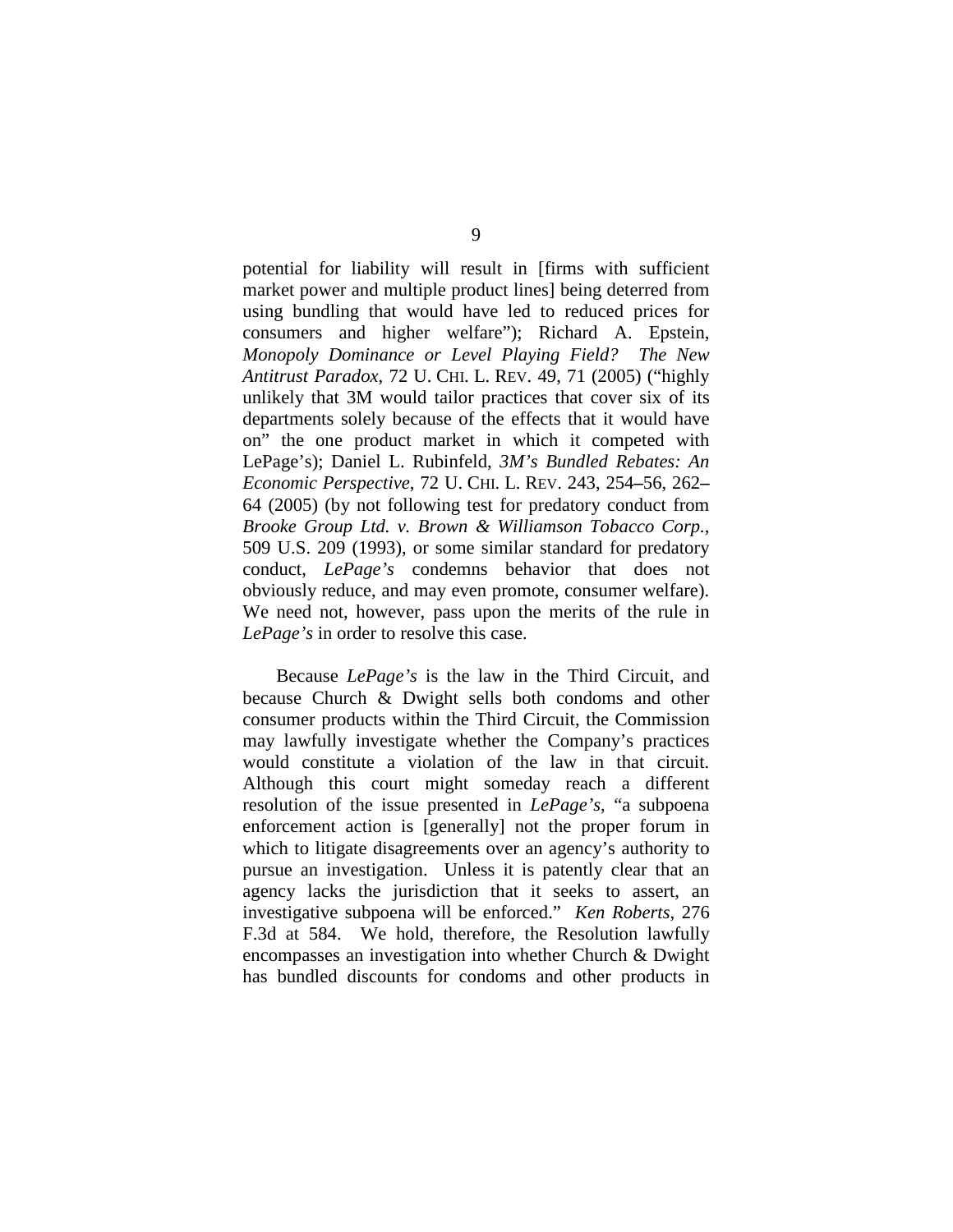order to acquire or maintain a monopoly in the market for condoms in the United States.

### C. Church & Dwight's Remaining Contentions

We can dispose of Church & Dwight's other contentions in short order. First, we reject the Company's contention the district court "never described" the materials sought in the subpoena and the CID; in fact, the district court described the disputed materials the Commission sought and the Company "seeks to redact" as "information from the documents [Church & Dwight] produce[d] regarding proprietary and confidential information on non-condom products …." *FTC v. Church & Dwight Co.*, 747 F. Supp. 2d 3, 8 (D.D.C. 2010) (internal quotation marks omitted). In any event, the Company does not actually dispute the identity of the materials at issue.

Second, Church & Dwight claims the district court's finding of relevance was based upon both a legal and a clear factual error. As for the legal error, the Company contends the district court was satisfied with mere "plausibility" instead of demanding the "reasonable relevance" required under *Texaco*. It bases this claim upon the following statement in the opinion of the district court: "[I]t is entirely plausible that information [concerning other products] appearing in the same document with relevant information concerning ... condoms would itself be relevant to the investigation." That statement is not inconsistent, however, with the correct legal standard, viz., that the "requested materials ... be reasonably relevant to the investigation," which appears in the next sentence of the court's opinion, followed by a citation to *Invention Submission.*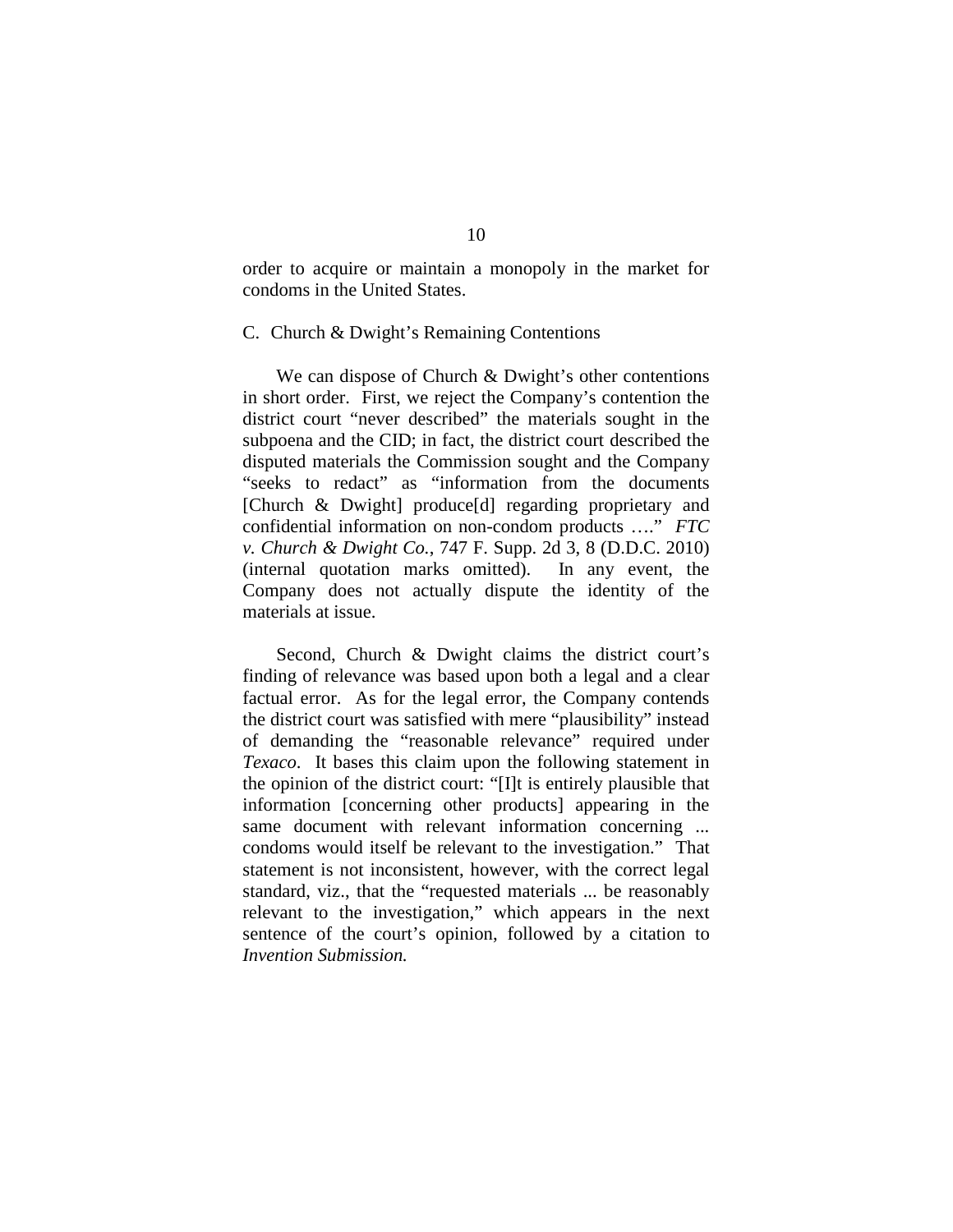As for the factual error, the Company erroneously argues *Texaco* requires the district court to "perform an independent review" of the information sought and "articulate the reasons underlying a finding of relevancy" to the investigation. Again the Company would demand of the district court a more searching probe of the relation between the Commission's inquiry and the information sought than our precedents require or even allow. As we said in *Invention Submission*,

> the Commission has no obligation to establish precisely the relevance of the material it seeks in an investigative subpoena by tying that material to a particular theory of violation. *See Texaco*, 555 F.2d at 877. ... [I]n light of the broad deference we afford the investigating agency, it is essentially the respondent's burden to show that the information is irrelevant. *Cf. id.* at 882 ....

965 F.2d at 1090.

The present Resolution, as we have explained, contemplates an investigation into Church & Dwight's sales not only of condoms but also of other products. The information the Commission is seeking concerning those other products is obviously relevant to that investigation;[\\*](#page-10-0) the district court had no obligation to belabor the obvious.

<span id="page-10-0"></span> <sup>\*</sup> The Commission also suggested at oral argument that the Company is required to produce information on products other than condoms even if that information is not directly relevant to its investigation because the Commission requested unredacted versions of documents containing at least some relevant information. We need not, however, reach the question whether the Commission's anti-redaction policy is permissible because we conclude the subpoena and CID at issue here are directed entirely